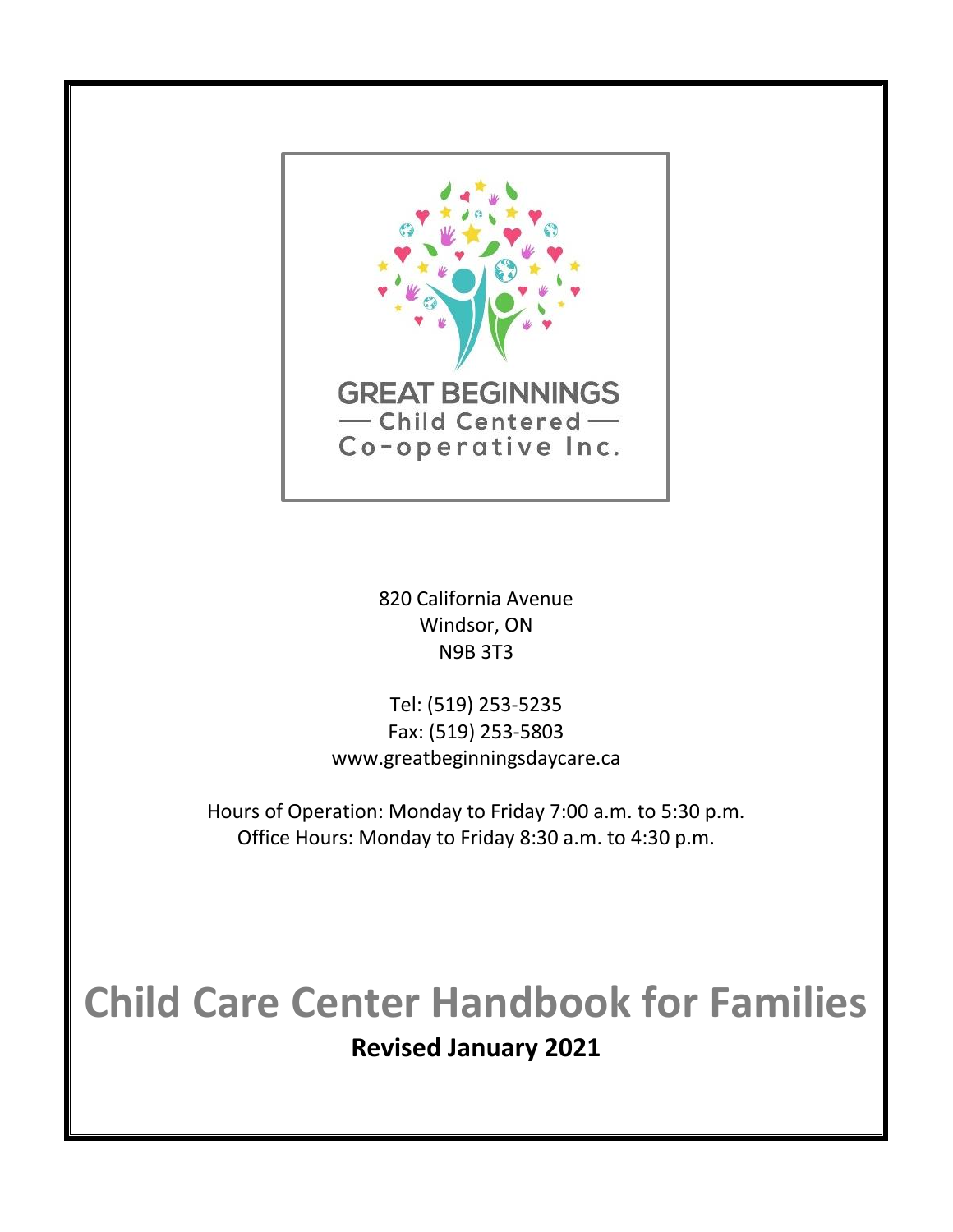# **GREAT BEGINNINGS CHILD CENTERED COOPERATIVE INC. Child Care Center Handbook for Families**

Welcome to Great Beginnings Child Centered Co-Operative Inc. We feel privileged to care for your children! We are here to assist you with your childcare needs, support you as a family unit and help you enhance your children's early learning experiences. We encourage any questions, comments or concerns you may have as you embark on this new adventure with us.

Please read below to learn more about who we are as a child care agency.

## **OUR PURPOSE:**

Great Beginnings is a unique, non-profit organization in partnership with the community and the University of Windsor, offering flexible child care choices for families in Windsor/Essex County.

## **OUR VISION:**

We are devoted to celebrating each child as a unique individual, and to creating learning environments that foster respect, acceptance and growth for all.

## **OUR MISSION:**

We provide opportunities for the play interests of children to direct learning outcomes in our learning environments, under the facilitation of qualified Educators and licensed Home Child Care Providers, and for that learning to be expressed through observation and documentation.

#### **OUR PHILOSOPHY:**

Great Beginnings is inspired by, and has chosen to emulate, the Reggio Emilia Philosophy of child care and early learning. We do not intend to duplicate this philosophy, as we recognize the unique make-up of our community of children, families, Educators and Home Child Care Providers, but stand by several of its principles as follows:

#### *Principle One – Image of the Child*

- *We view children as competent, curious and full of potential, interested in connecting with the world around them*
- *We believe that children benefit and learn most when their interactions with the world are based on their interests*

# *Principle Two – Role of the Family*

- *We view families as an essential component in children's lives and as an active part of their children's learning experiences both at home and away*
- *We believe families hold the greatest influence in children's lives and the relationship between home and care to be of utmost importance in children's overall development*

# *Principle Three – Role of the Educator/Home Child Care Provider*

- *We view Educators/Providers as deeply aware of the potential of children, working to construct learning environments rich in experience, child centered and responsive*
- *We believe Educators/Providers to be co-researchers of the learning environments with children, documenting their learning and advocating for their welfare*

# *Principle Four – Role of the Learning Environment*

- *We view learning environments as the "third teacher", intentionally organized and planned to promote child initiated, Educator/Provider supported learning experiences*
- *We believe in an emergent curriculum that requires Educators/Providers to observe children, planning experiences based on their interests and documenting outcomes*

#### *Principle Five – Role of the Community*

- *We view the community to include the children, families, Educators, Providers and outside agencies working in partnership together*
- *We believe children's wellbeing to be of great importance and is fostered through healthy collaboration of the aforementioned partners*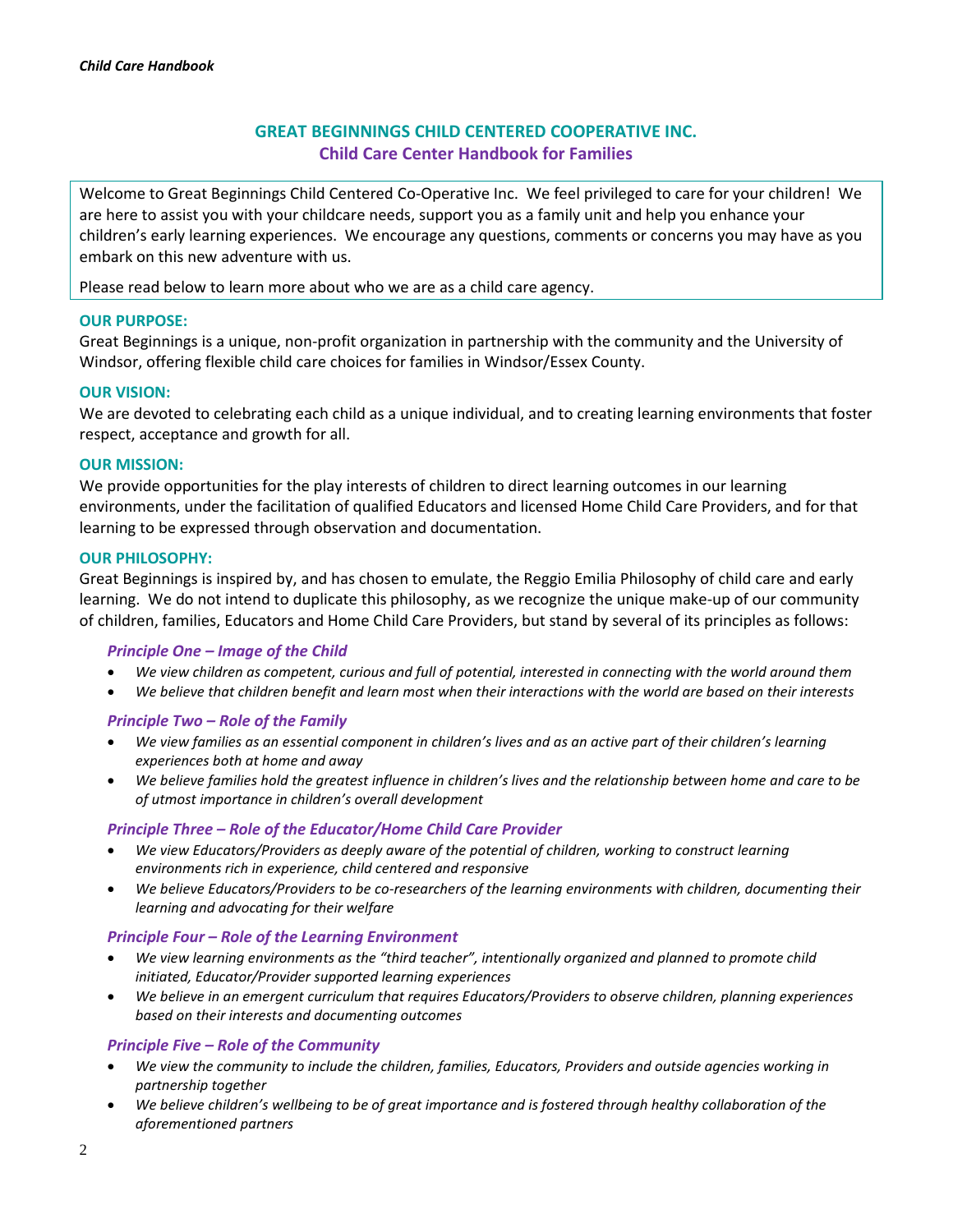# **OUR COMMITMENT:**

*We are committed* to providing affordable, accessible, quality childcare to the community of Windsor/Essex County and to the University of Windsor, for children 0-12 years of age in both the traditional child care center setting and through licensed home child care.

*We are committed* to the Minster of Education's Policy Statement on Programming and Pedagogy, which intends to strengthen the quality of early learning programs offered to Ontario's families and ensure high quality experiences that lead to positive learning outcomes, child development, health and wellbeing. Further, our philosophy lines up with the Minister's statement regarding children as competent, capable of complex thinking, curious and rich in potential, with their families, Educators and Home Child Care Providers being competent, capable and rich in experience. (CCEYA 2014, Subsection 55(3))

*We are committed* to Ontario's Pedagogy for the Early Years, "How Does Learning Happen?" (HDLH), a resource endorsed by the Child Care & Early Years Act 2014 (CCEYA), under the direction of the Minister of Education. HDLH promotes a shared understanding of how children learn, what children need and what can be done to help them develop to their full potential. It provides a common language for children, families, Educators and Home Child Care Providers, along with fostering relationships with each other and with learning environments. HDLH includes goals for children and expectations for early learning programs based on the following four foundations, along with providing reflections on how to create learning environments and experiences where children, families, Educators and Home Child Care Providers explore, question and learn together.

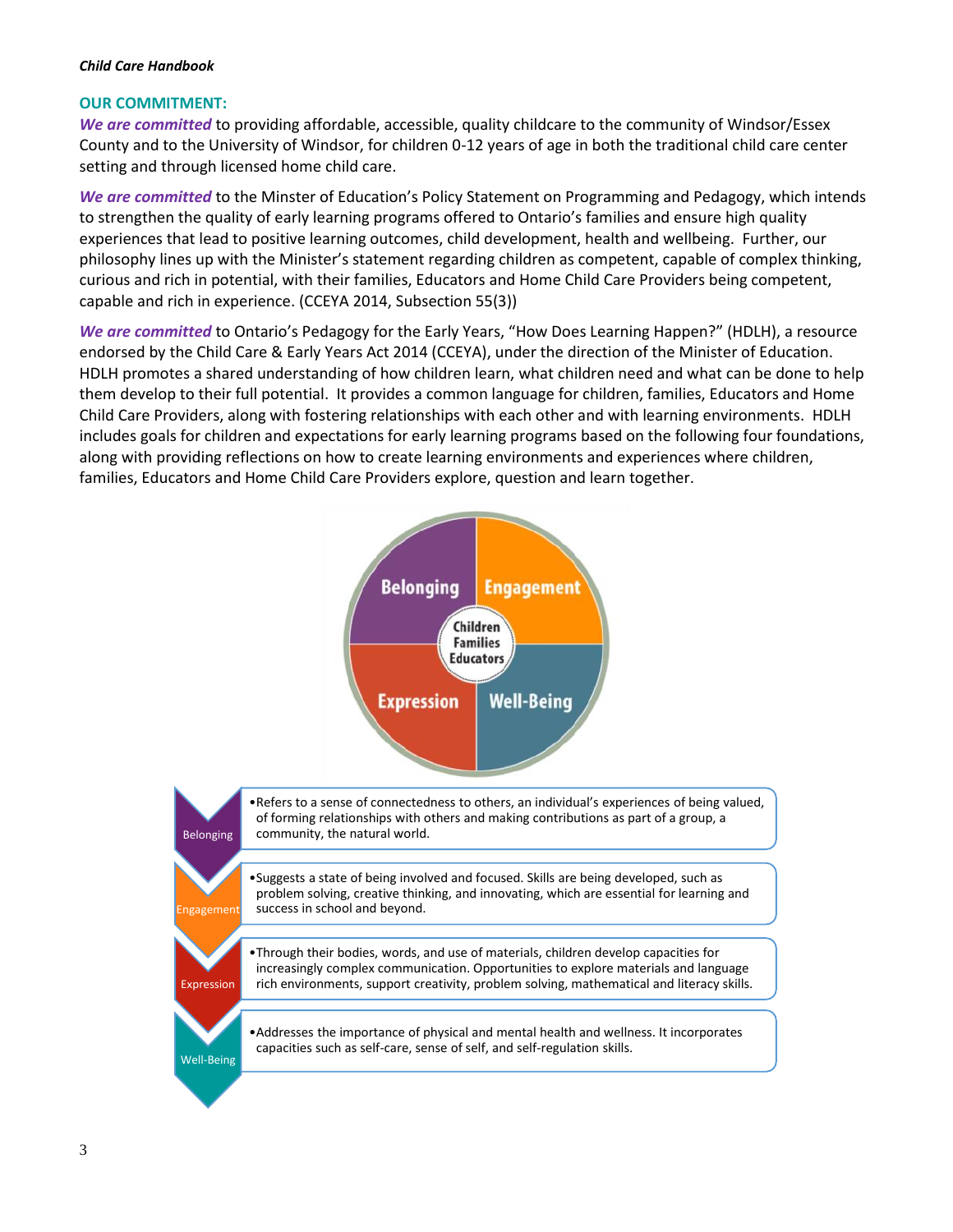# **OUR PROGRAM STATEMENT:**

Our Program Statement falls in accordance with the CCEYA 2014 (46(1) to (5) of Regulation 137/15) and outlines the goals and approaches we will take to ensure that our programming and pedagogy is consistent with the Minister of Education's Policy Statement. Further, our Program Statement lines up with our purpose, vision, mission, philosophy and commitment and is reviewed regularly by our Great Beginnings Educators, Home Child Care Providers, Staff, Students and Volunteers.

| <b>GOALS</b>                                                                                                                                  | <b>APPROACHES</b>                                                                                                                                                                                                                                                                                                                                                                                                                                                                   |  |
|-----------------------------------------------------------------------------------------------------------------------------------------------|-------------------------------------------------------------------------------------------------------------------------------------------------------------------------------------------------------------------------------------------------------------------------------------------------------------------------------------------------------------------------------------------------------------------------------------------------------------------------------------|--|
| To promote the health, safety, nutrition and<br>well-being of children                                                                        | Provide well balanced snacks/meals that follow Canada's<br>$\bullet$<br>Food Guide (2016)<br>Ensure Safe Food Handling Certification is held by kitchen<br>$\bullet$<br>staff<br>Require Educator/Provider training in First Aid/CPR<br>Conduct monthly fire/emergency drills and inspect all safety<br>$\bullet$<br>equipment<br>Conduct monthly health and safety checks of the facilities<br>and outdoor play spaces<br>Conduct daily health checks on all children upon arrival |  |
| To support positive and responsive interactions<br>among children, families, Educators and Home<br><b>Child Care Providers</b>                | Greet children and families upon arrival and departure and<br>$\bullet$<br>engage in meaningful conversation<br>Provide warm, responsive interactions throughout the day<br>٠<br>Promote connections between home and learning<br>$\bullet$<br>environments<br>Provide events where children, families and Educators come<br>$\bullet$<br>together, creating community                                                                                                              |  |
| To encourage children to interact and<br>communicate in positive ways and support their<br>ability to self-regulate                           | Use open-ended questions/statements to promote<br>$\bullet$<br>communication and active participation in the learning<br>environments<br>Foster early decision making skills by providing choices<br>٠<br>Explore natural consequences to decisions made<br>Encourage the resolution of conflicts by fostering<br>$\bullet$<br>thoughtfulness and empathy                                                                                                                           |  |
| To foster the children's exploration, play and<br>inquiry                                                                                     | Provide large uninterrupted blocks of play time which foster<br>$\bullet$<br>choice and less transition time<br>Build on children's interests in the learning environment                                                                                                                                                                                                                                                                                                           |  |
| To provide child-initiated and adult-supported<br>learning experiences                                                                        | Follow an emergent curriculum approach that follows the<br>$\bullet$<br>children's interests and provides endless choices<br>Observe, document, and reflect on children's engagement<br>$\bullet$<br>with their learning environments and alter or expand<br>accordingly<br>Collaborate with children and families to produce<br>documentation panels and learning stories on experiences<br>in the learning environments                                                           |  |
| To plan for and create positive learning<br>environments and experiences in which<br>children's learning and development will be<br>supported | View learning environments as the "Third Teacher"<br>$\bullet$<br>Showcase children's learning in meaningful ways to them<br>Provide thoughtfully organized learning environments to<br>encourage exploration<br>Create aesthetically rich learning environments filled with<br>$\bullet$<br>open-ended materials and loose parts                                                                                                                                                   |  |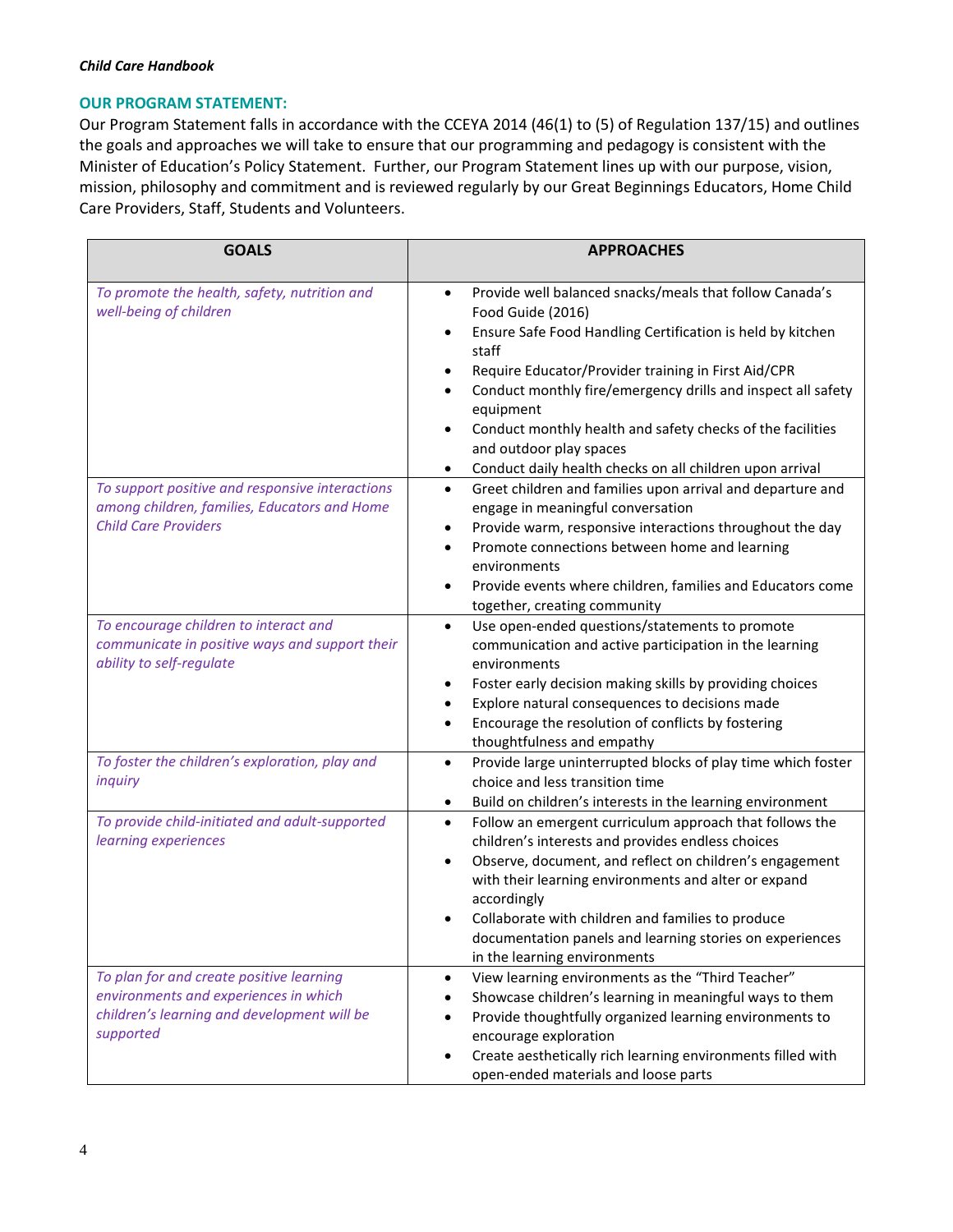| To incorporate indoor/outdoor/active play,<br>rest/quiet time, into the day, and give<br>consideration to the individual needs of children<br>receiving care | Encourage children to participate in large and small group<br>$\bullet$<br>activities, both active and passive, in both inside and outside<br>learning environments<br>Create quiet places and spaces that will be accessible<br>throughout the day<br>Provide scheduled rest/quiet time for younger children<br>$\bullet$                                                                                                                                                                |
|--------------------------------------------------------------------------------------------------------------------------------------------------------------|-------------------------------------------------------------------------------------------------------------------------------------------------------------------------------------------------------------------------------------------------------------------------------------------------------------------------------------------------------------------------------------------------------------------------------------------------------------------------------------------|
| To foster the engagement of and ongoing<br>communication with families about the learning<br>environments and their children                                 | Engage families in meaningful conversations at arrival and<br>$\bullet$<br>departure times<br>Encourage families to explore documentation around the<br>learning environments, asking questions about what their<br>children are learning<br>Update monthly the main Website and Directors' blog<br>Circulate monthly newsletter to families<br>Plan for and offer an annual Open House event<br>$\bullet$                                                                                |
| To involve local community partners and allow<br>those partners to support the children, families,<br><b>Educators and Home Child Care Providers</b>         | Provide literature for children, families, Educators and<br>$\bullet$<br>Providers about community partners<br>Encourage community partners to participate in the learning<br>environments and provide information and support<br>Welcome students from St. Clair College and the University<br>of Windsor to complete their practicums                                                                                                                                                   |
| To support Educators, Home Child Care<br>Providers and others who interact with children<br>in relation to Continuous Professional Learning                  | Encourage participation in professional development<br>$\bullet$<br>opportunities through the City of Windsor<br>Require all Educators to register with the College of Early<br><b>Childhood Educators</b><br>Support all Educators in the process and completion of the<br>$\bullet$<br>Continuous Professional Learning Program with the College<br>of Early Childhood Educators<br>Provide networking and workshop opportunities for all<br>Home Child Care Providers                  |
| Document and review the impact of the above<br>goals on children, families, Educators and Home<br><b>Child Care Providers</b>                                | Plan weekly meetings for management staff to review the<br>$\bullet$<br>above goals and HDLH in relation to the children, families,<br><b>Educators and Home Child Care Providers</b><br>Plan quarterly staff meetings for management staff and<br>Educators to review and discuss goals and HDLH<br>Plan bi-annual network meetings for management staff and<br>Home Child Care Providers to review and discuss goals and<br><b>HDLH</b><br>Record minutes for all of the above meetings |

# **OUR CODE OF CONDUCT:**

Great Beginnings is a community comprised of children, families, Educators, Home Child Care Providers, Staff, Students and Volunteers. As such, we expect all members of the Great Beginnings community to conduct themselves in a professional, courteous and respectful manner, being sensitive to and accepting of all life experiences and cultural backgrounds.

Further, children benefit from an affirming approach that encourages positive interactions within the Great Beginnings community, as outlined in our Program Statement, rather than from a negative or punitive approach to managing unwanted behaviour. As outlined in the CCEYA 2014 (48(a) to (f) of Regulation 137/15), in relation to interactions with children, the following practices are strictly prohibited in our programs:

# *Corporal Punishment of a Child*

• *Any physical punishment that involves the deliberate infliction of pain by any adult or child of the Great Beginnings community, such as biting, hitting, spanking, pinching, etc.*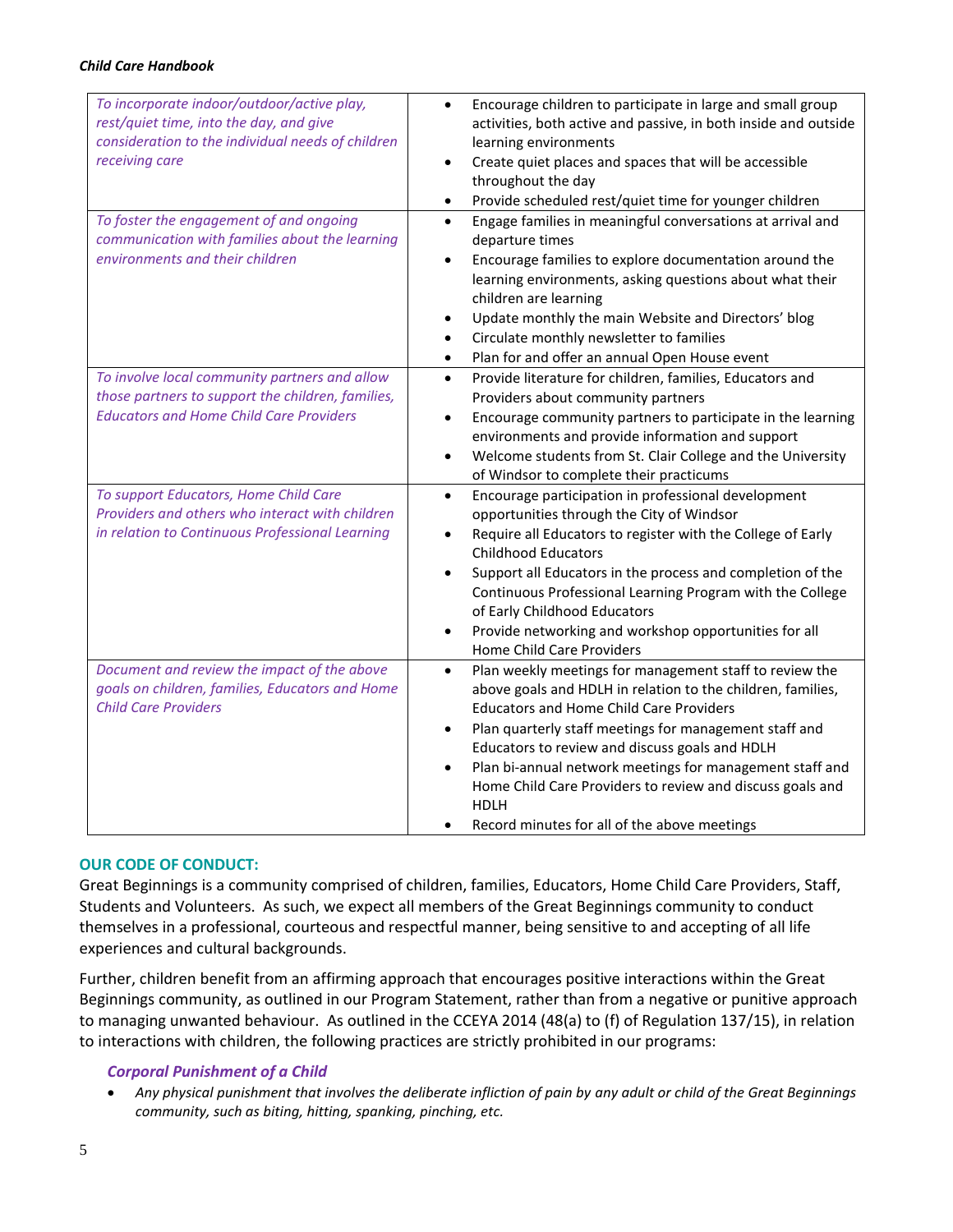# *Physical Restraint of a Child*

• *Any act of restraint, including bodily restraint and/or the use of equipment, for the purposes of discipline or in lieu of supervision, unless for the purposes set out in the CCEYA to prevent self harm, harm to others and only until risk of harm/injury is no longer imminent* 

# *Confinement of a Child*

• *Any act of confinement, such as locking the exits of the program for the purpose of confining the child, or confining the area or room without adult supervision, unless such confinement occurs during an emergency as set out in the CCEYA*

## *Degradation of a Child*

• *Any use of harsh or degrading language, comments or threats, including tone of voice and volume, directed at or used in the presence of a child, that would humiliate, scare or undermine their self respect, dignity and self worth or their life experiences and cultural backgrounds*

## *Deprivation of a Child*

• *Any act of depriving a child of their basic needs including food, drink, shelter, sleep, toilet use, clothing or bedding; this includes making a child compliant against their will, such as forcing a child to eat or drink*

The following information outlines the general guidelines we ask our families to follow while in our child care center. These guidelines will assist us in giving your children the best possible care we can give and foster the best possible relationship with your family. Thank you in advance for your cooperation!

#### **ENROLMENT & ORIENTATION:**

Enrolment is complete upon our receipt of your completed Enrolment Package and child care can begin within two days. This gives us the time needed to prepare your child's learning environment for their first day.

Upon enrolment, we will familiarize you with your child's specific learning environment and introduce you to your child's specific Educators/Staff. We will also make you aware of the location of the main Great Beginnings Office where correspondence and payments can be made.

#### **CHILD CARE CENTER PROGRAMS:**

The following outlines the Child Care Center programs we offer at Great Beginnings:

| Program                             | <b>Age Group</b>       | <b>Educator to Child Ratio</b> |
|-------------------------------------|------------------------|--------------------------------|
| Infant                              | 6 weeks to 18 months   | 1:3                            |
| Toddler                             | 18 months to 2.5 years | 1:5                            |
| Preschool                           | 2.5 years to 6 years   | 1:8                            |
| JK/SK Program                       | 3.6 years to 7 years   | 1:13                           |
| School Age Program                  | 5.6 years to 12 years  | 1:15                           |
| School Age Before/After School Care | 5.6 years to 12 years  | 1:15                           |

More detailed information regarding these programs is available on our website or by calling the Great Beginnings office.

#### **CHILD CARE CENTER PROGRAM FEES:**

The following outlines our current fees for the above-mentioned programs:

|                      | <b>Infant</b> | <b>Toddler</b> | <b>Preschool &amp; JK/SK</b> | <b>School Age</b> |
|----------------------|---------------|----------------|------------------------------|-------------------|
| <b>Full Day</b>      | \$48.00       | \$41.00        | \$37.00                      | \$32.00           |
| <b>Half Day</b>      | \$36.00       | \$27.00        | \$26.00                      | \$24.00           |
| <b>Before School</b> |               |                |                              | \$10.00           |
| <b>After School</b>  |               |                |                              | \$12.00           |
|                      |               |                |                              |                   |

Fee are assessed every three years and subject to change due to inflation.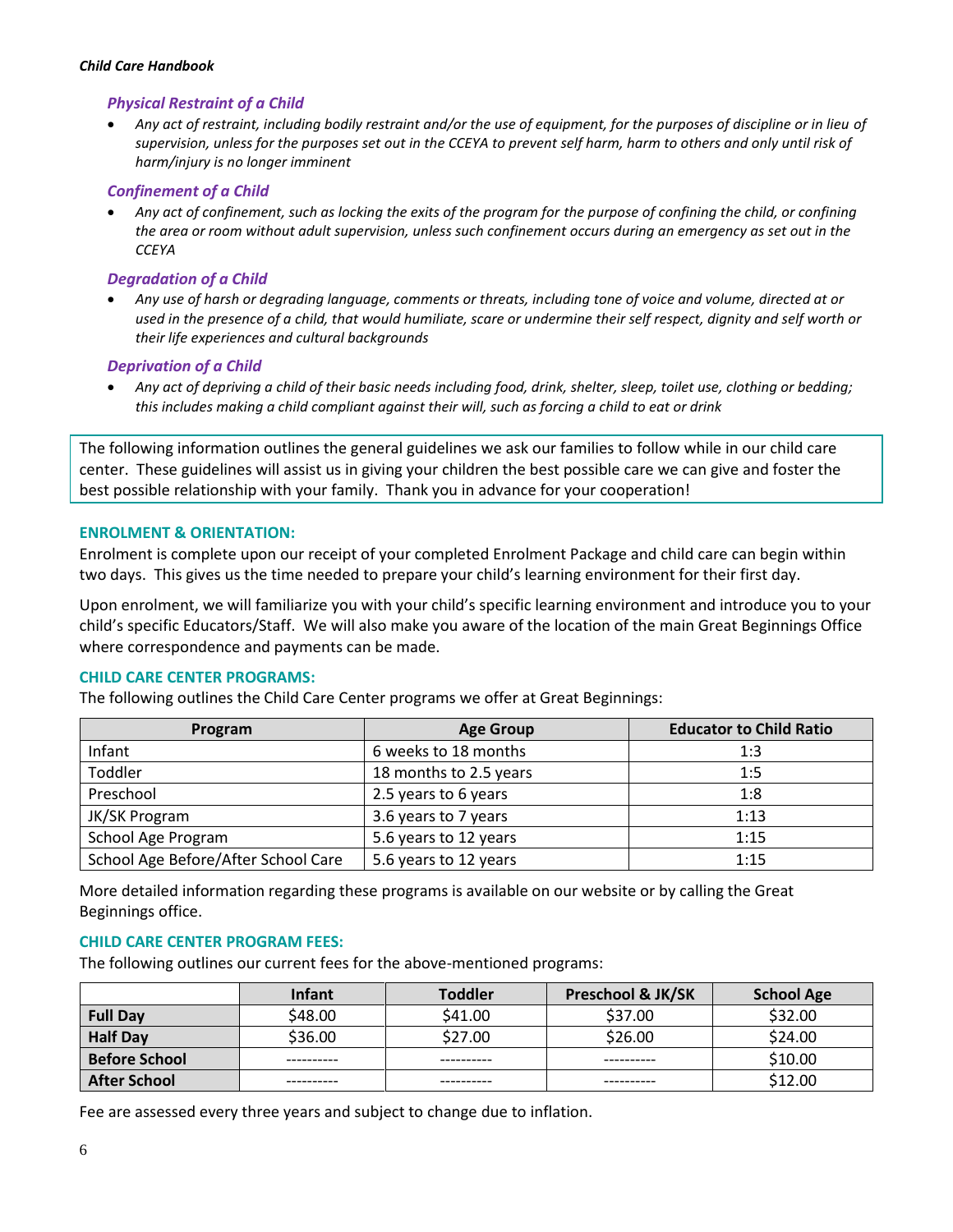Please make your payment of fees by cash, cheque made payable to Great Beginnings Child Centered Cooperative Inc., or by online payment through e-transfer using **greatbcccipmt@cogeco.net,** by the **7 th business day** of the month, in advance of service. Post-dated cheques are preferred. Please note a \$25 charge will be made for NSF cheques. Late payments will be subject to late charges of \$25 per week. Should payment not be made by month end suspension of child care is possible. We will work with you should a payment plan be necessary outside these payment policies. Please contact the Executive Director regarding a possible payment plan.

Child care receipts are issued in February, for the year prior, for income tax purposes. Any outstanding amounts owing at the end of the year will be reflected on the next year's income tax statement.

Fee Subsidy assistance is available through the City of Windsor Social Services Department. We can assist you in this process at the time of enrolment, and throughout your time with us, if needed. Please feel free to discuss this with us.

# **HOLIDAY CLOSURES:**

Great Beginnings Child Care Center is closed on the statutory holidays stated below. You will be responsible to pay for these statutory holidays if your child is normally scheduled to attend on days in which they fall.

**NEW YEAR'S DAY** (January) **FAMILY DAY** (February) **GOOD FRIDAY** (March/April) **VICTORIA DAY** (May) **CANADA DAY** (July) **CIVIC HOLIDAY** (August) **LABOUR DAY** (September) **THANKSGIVING DAY** (October) **CHRISTMAS DAY** (December) **BOXING DAY** (December)

Further, the Child Care Center is closed between Christmas Eve Day and New Year's Day. During this period of time, you will be responsible to pay for the statutory holidays related to your child's normal schedule, but not for non-statutory days.

# **VACATION DAYS:**

After a period of 5 months, you are entitled to Vacation Days, in which you will not be required to pay. We require *written notice* one month prior to your vacation for scheduling purposes. Vacation Days cannot be carried forward into the next calendar year or used during the two-week *Permanent Withdrawal* notice period (see below). Vacation Day allotments are as follows:

| <b>Full Day Schedule</b> | <b>Vacation Days</b> | <b>Half Day Schedule</b> | <b>Vacation Days</b> |
|--------------------------|----------------------|--------------------------|----------------------|
| 5 Days                   | 10 Full Days         | 5 Davs                   | 10 Half Days         |
| 4 Davs                   | 8 Full Davs          | 4 Davs                   | 8 Half Days          |
| 3 Days                   | 6 Full Days          | 3 Days                   | 6 Half Days          |

*IMPORTANT: If you receive Fee Subsidy from the City of Windsor, you are entitled to a certain number of vacation/sick/absent days as outlined in your agreement with them. When these days are used up you will be required to pay for any days of care used over and above your allotment, in full.* 

# **SUBSTITUTING DAYS:**

Adjusting your child's schedule for an isolated incident is only possible if the learning environment has a spot vacant on the extra day required. You will be required to pay for the extra day on top of your regular payment. "*Swapping*" of days is **NOT** permitted, as you are required to pay for your regular scheduled day.

This also applies to families utilizing Fee Subsidy.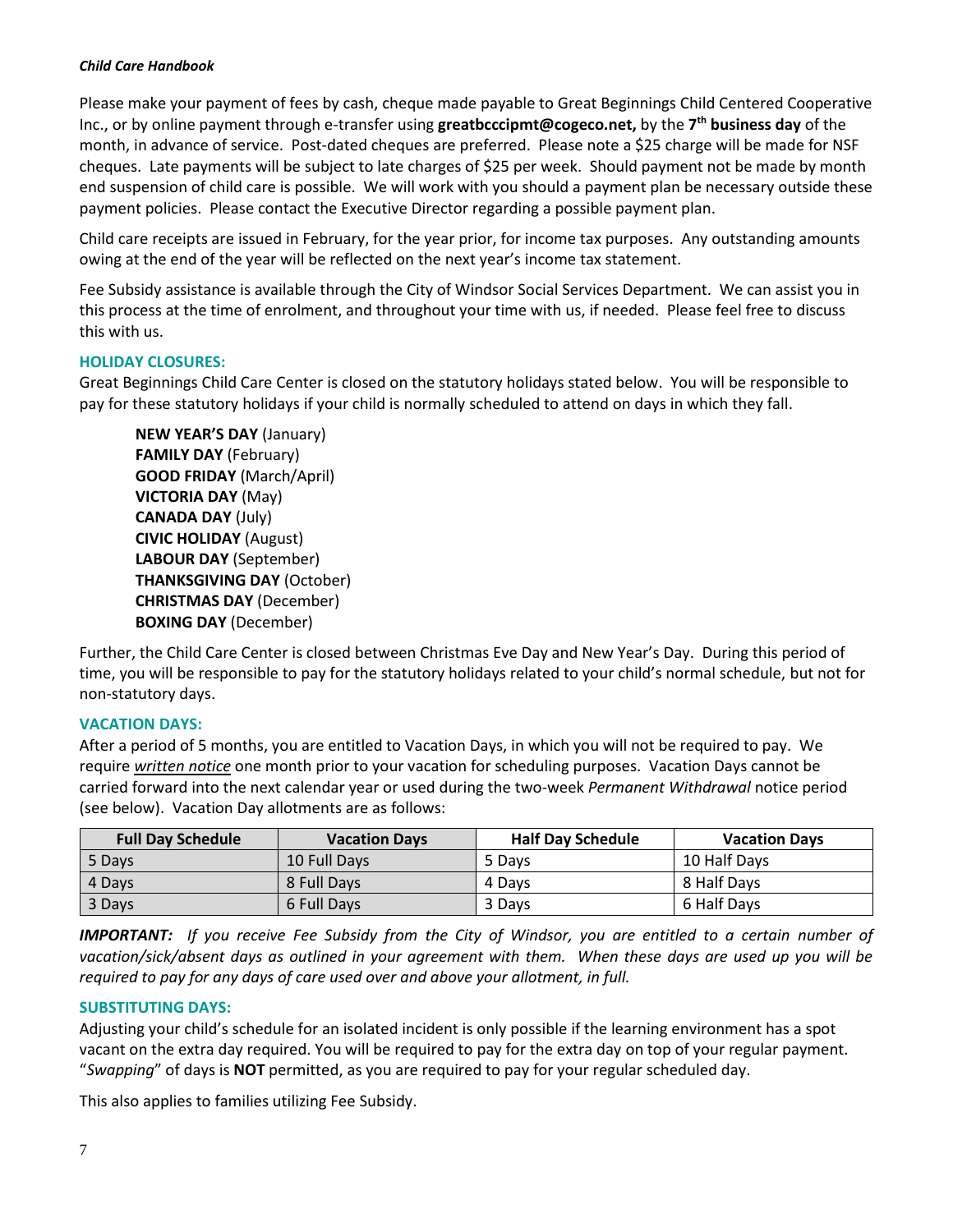# **ABSENCES:**

If, for any reason, your child will not be attending our Child Care Center, please notify us by *9:00 am*, or by 2:00 pm for your school age children who come to Great Beginnings via bus. This will enable us to keep accurate records, ensure your child's safety and arrange our staffing. *Please note, you are responsible to pay for sick days. Subsidized families, please see note under Vacation Days regarding absences and sick days.* 

# **CHANGES TO YOUR CHILD'S ENROLLMENT:**

Alterations can be made to your child's schedule should space be available. To permanently change days please see the Child Care Center Supervisor. Parents of children in JK/SK should submit their request as soon as possible if additional days will be required (i.e., PD Day, Spring-Break, Summer Break). Additional days may not always be available and empty spots will be filled on a first-come-first-served basis.

#### **PERMANENT WITHDRAWALS:**

Should you choose to permanently withdraw your child from our care, you must give us **TWO WEEKS WRITTEN NOTICE**; payment will continue to be required in this two-week notice period. If notice is not received, full payment of fees will be charged, and payment required, for two weeks past your child's last day. A permanent space cannot be guaranteed if you wish to temporarily withdraw your child and re-enroll. Therefore, your child will be placed on our waiting list. Vacation Days cannot be used during the two-week notice period.

## **Great Beginnings may terminate services if policies are not followed or fees are not paid.**

## **OFF-PREMISE ACTIVITIES:**

Occasionally, our Educators and Staff may take your child off-premise for field trips, community visits, learning activities, community walks, etc. You can indicate our permission to do so in your Child Care Centre Enrollment Package and by signing event specific permission forms as needed by the Child Care Centre.

## **OUR STUDENTS & VOLUNTEERS:**

Great Beginnings invites college/university students or volunteers in to the Child Care Centre for educational purposes and/or for assistance. Be assured that these individuals are thoroughly screened and must submit a Criminal Reference/Vulnerable Sector Screen to the Great Beginnings office before they interact with your child.

Further, all college/university students and volunteers are to read all policies and procedures pertaining to the Child Care Centre, along with our Great Beginnings Program Statement, before they begin any work in our learning environments and before any interactions with your child.

As per the CCEYA 2014, at no time will a college/university student or volunteer be left alone with your child and they are the sole responsibility of Great Beginnings.

#### **WAITING LIST POLICY:**

Great Beginnings maintains a waiting list for families who choose to place their children in our Child Care Center Program. The following guidelines are followed with respect to the waiting list for families:

- Absolutely no fees or deposits are charged to families for placing their names on the waiting list
- Families will be placed on the waiting list in a first come first served manner, with the date of their request placing them in chronological order from the oldest date first to the newest date last
- Families will be offered enrolment from the waiting list in chronological order from the oldest date to the newest date, but factors such as age groups, demographics and family need will be taken in to consideration
- Families who deny enrolment will be asked if they choose to remain on the waiting list and their request will be moved to the newest date; if they choose not to remain on the waiting list their names will be removed
- All information recorded on the waiting list pertaining to families will be kept in a manner that preserves confidentiality and privacy and families are free to contact the child care centre to find out where their names fall on the waiting list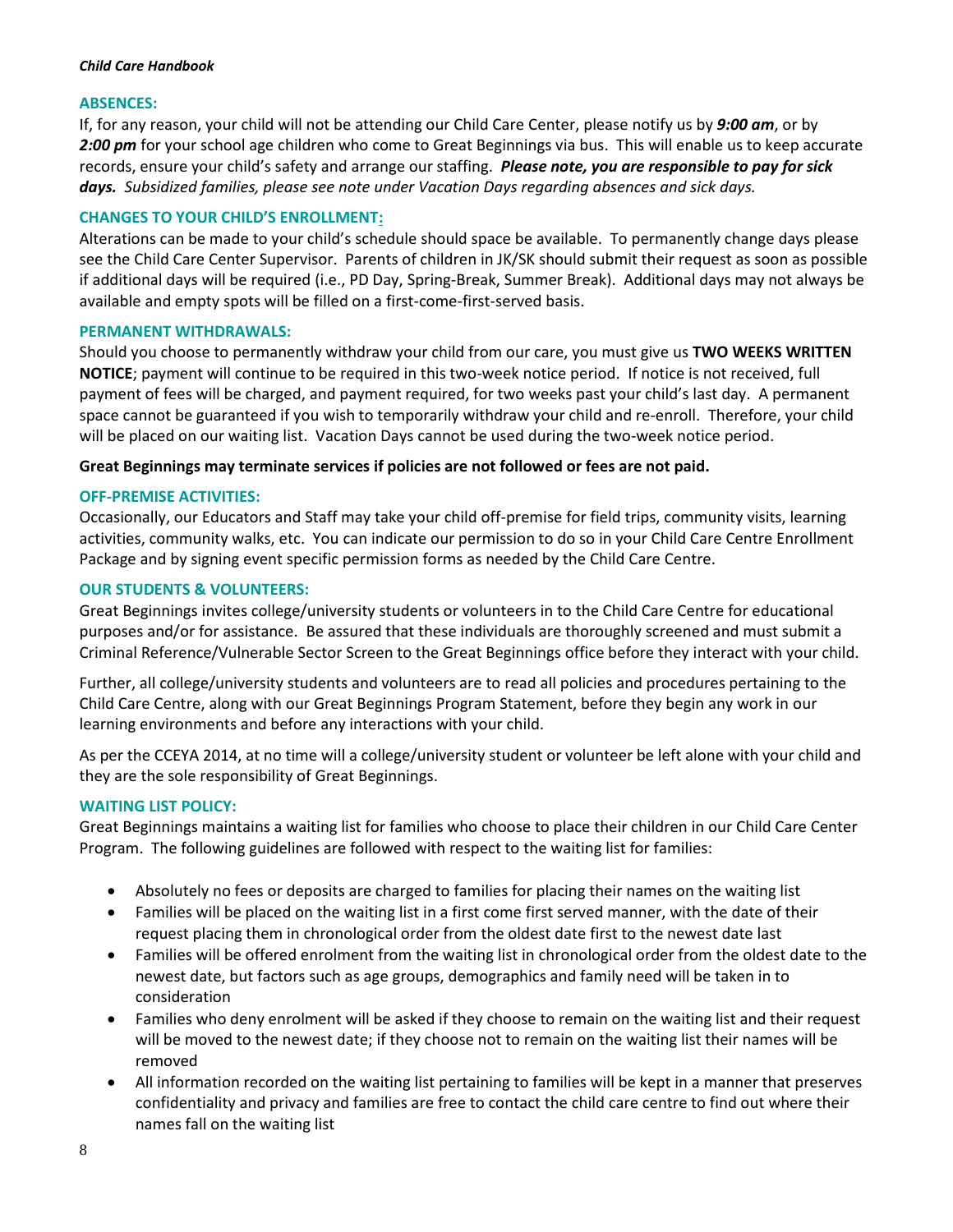## **ARRIVAL AND PICK-UP:**

When your child arrives at Great Beginnings, as well as when you pick your child up, please make verbal contact with your child's Educators. *Unless otherwise arranged***,** your child will not be released to any person other than you or your release contacts. Please notify us in advance, if someone on or off the enrollment form will be picking up your child. All individuals will be asked to show their Driver's License or I.D.

**IMPORTANT:** Great Beginnings closes at 5:30 pm and we request that you and your child be exiting the building at this time. Families picking up past 5:30 pm, will be billed a **"Late Pick-up Fee"** of \$25 for the first 15 minutes, \$50 for the second 15 minutes and \$100 for anything past 30 minutes. Payment in cash or cheque is *due within 3 business days* of receipt of your bill for late fees. Should payment *not* be made within 3 business days, you face possible suspension of care until the "Late Pick-up Fee" is paid.

**Further, your emergency contact numbers will be called if your child is at daycare after 6:00 pm. If your child is still at daycare at 6:30 pm the Windsor-Essex Children's Aid Society will be called to pick-up your child.** 

# **CHILDREN'S CLOTHING AND POSSESSIONS:**

Please dress your child in **PLAY CLOTHES** appropriate for indoor and outdoor activities **ALL YEAR ROUND**. We do have lots of fun with paint, chalk, clay, etc., so we ask that you expect your child to come home a little 'messy' from time-to-time. Please provide your child's Educators with two (2) full sets of extra clothing for your child that is labeled with the child's name. In the winter, please provide toques, mitts, scarves, boots, coats and snow pants. In the spring and fall, please provide toques/hats, mitts, rubber boots, lightweight coats and splash pants. In the summer, please provide sun hats and appropriate shoes (no flip-flops – safety hazard). We also ask that you leave a pair of indoor shoes or slippers in your child's cubby.

# **All clothing left in your child's cubby needs to be clearly labeled with your child's full name and taken home when needing laundered.**

# **CHILDREN'S "SPA" PRODUCTS:**

Great Beginnings provides sunscreen for all children in our care. It is applied in the morning and afternoon, before outdoor playtime, all year round. Should you choose to provide your own sunscreen you will be required to sign a form at the time of enrolment giving us permission to use it on your child.

Should your child be in need of using any non-prescription children's "spa" products, including diaper cream, body lotion, lip balm, etc., you will be required to sign a blanket form listing the products you wish us to use, signing off to give us permission to apply them.

Any children's "spa" products, including sunscreen, that you give us permission to use on your child, must be in their original containers and clearly labelled with your child's full name. Please see the Child Care Center Supervisor for direction.

#### **COMMUNICATION WITH OUR STAFF:**

We encourage an ongoing exchange of both oral and written communication between families, Educators and Staff. Please feel free to speak with our Educators about your child's day at the beginning or end of the day. Any inquiries about your child's schedule, vacation days, billing, etc., and any concerns you may have, should be directed to the Child Care Center Supervisor, not the classroom teacher.

There are Family Info Boards located at both ends of the child care center hallway to keep you updated on what's happening in the child care center at all times. Further, our website is loaded with great information, blogs, updates, notices and galleries. Please feel free to explore these.

#### **FAMILY ISSUES & CONCERNS POLICY:**

The purpose of this policy is to give you a clear and transparent process to follow when you choose to bring forward an issue or concern to be addressed. This policy is in accordance with our Program Statement, further supporting positive and responsive interactions between Child Care Center Educators, Staff, families and children,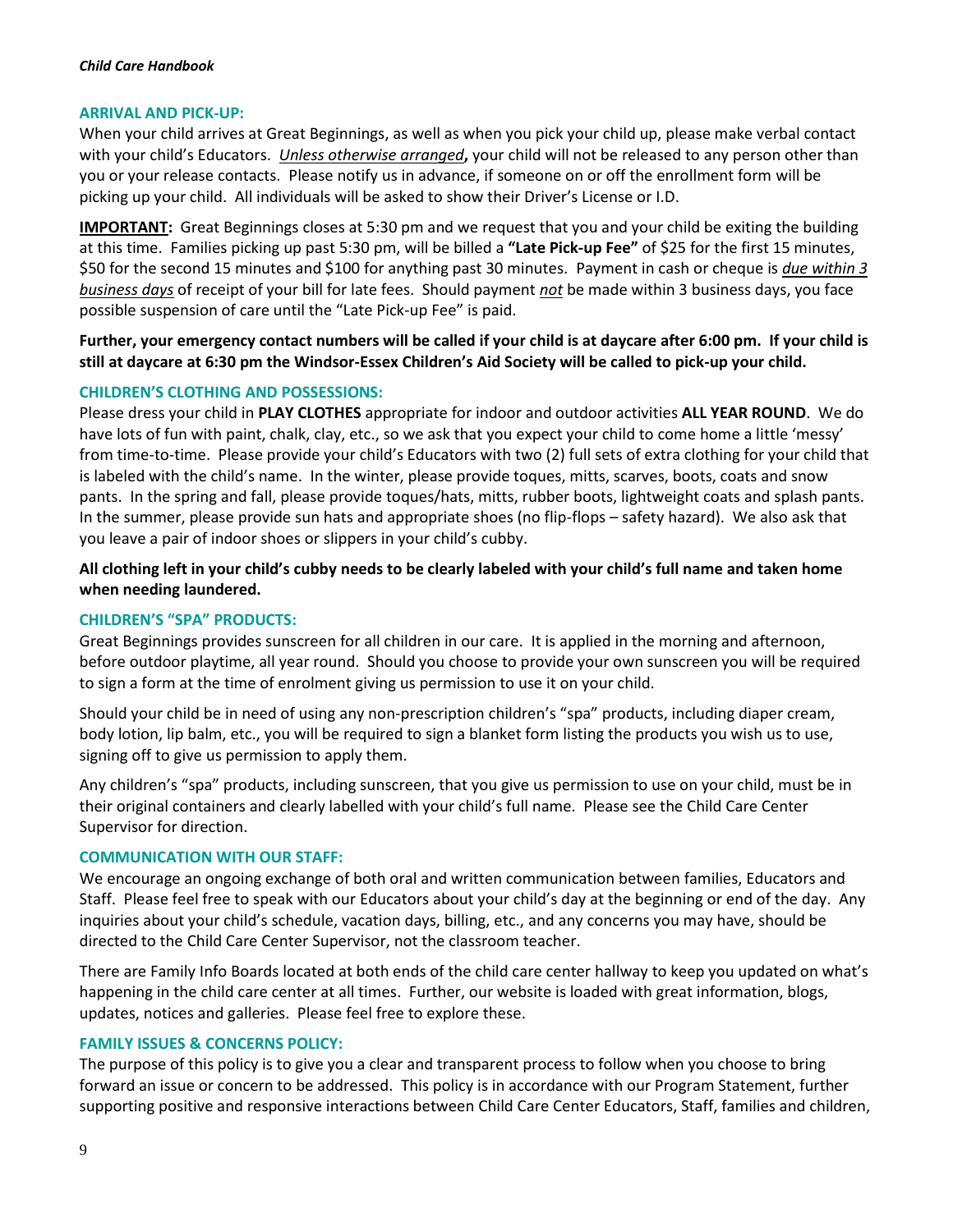fostering engagement and ongoing communication amongst all parties. Our Child Care Center Supervisor is available to engage you in conversations and support a positive experience during every interaction.

Please note, all family issues and concerns must be reviewed by the Child Care Center Supervisor, in conjunction with the Child Care Center Educators, Staff, Students and Volunteers, and be subject to the process of implementation and monitoring for compliance and contravention as set out in the CCEYA Section 1/Subsection 1.2 & 1.3.

All family issues and concerns are taken very seriously by Great Beginnings and will be addressed. Every effort will be made to address and resolve issues and concerns to the satisfaction of all parties and in a timely manner.

Should you have any questions, comments or concerns regarding your child's development or care please feel free to contact our main office and ask to speak with our Child Care Center Supervisor (for billing concerns ask for the Executive Director). The Child Care Center Supervisor will work through the following steps based on your discussion:

- *STEP ONE: Advice & Follow-up:* The Child Care Center Supervisor will give you some advice and direction at the time of your call, following up with you within two (2) business days.
- *STEP TWO: Family/Provider Conference:* If necessary, the Child Care Center Supervisor will set up a Family/Educator Conference where you will be able to discuss any questions, comments or concerns directly with your child's Educator.
- *STEP THREE: Formal Process:* Should matters be unresolvable, or you have a concern that is more serious in nature, the Child Care Center Supervisor will complete the following resolution process:
	- o *Set up a meeting with you at the Great Beginnings office*
	- o *During the meeting, will document the conversation*
	- o *After the meeting, will investigate the concerns/issues*
	- o *After investigating, speak to your child's Educator to resolve concerns/issues*
	- o *Will alert the Executive Director if/when necessary*
	- o *Work to resolve concerns/issues in a timely manner and as is suitable to all parties involved*

In all matters our utmost goal is that you and your child's Educator will have a positive relationship with easy communication for the sake of your child's care, growth and development. Further, you will be kept informed throughout the resolution process, with investigations being fair, impartial and respectful to all parties involved.

With respect to confidentiality, every issue or concern you bring to us will be treated with utmost care and every effort will be made to protect your privacy and that of all parties involved. The exception is when information must be disclosed for legal reasons (e.g. to the Ministry of Education, College of Early Childhood Educators, Law Enforcement, Children's Aid).

Great Beginnings strives to maintain a high standard for positive interaction, communication and role-modeling for children. Harassment and discrimination will, therefore, not be tolerated from any party involved. If at any point you feel uncomfortable, threatened or belittled, you may immediately end the conversation and contact the Child Care Center Supervisor to file a complaint.

Should you feel unsatisfied with the resolution process of issues and concerns, please feel free to contact the Executive Director directly for further involvement.

Any issues and concerns related to compliance with the Child Care and Early Years Act must be reported directly to the Ministry of Education's Child Care Quality Assurance and Licensing Branch. Further, issues and concerns may also be reported directly to other regulatory bodies where appropriate (Health Unit, Ministry of Environment, Police Department, Fire Department, College of Early Childhood Educators, etc.).

*OF IMPORTANCE:* Everyone, including the Executive Director, Child Care Center Supervisor, Educators, Staff, Students, Volunteers and families, are required by law to report any suspected child abuse or neglect directly to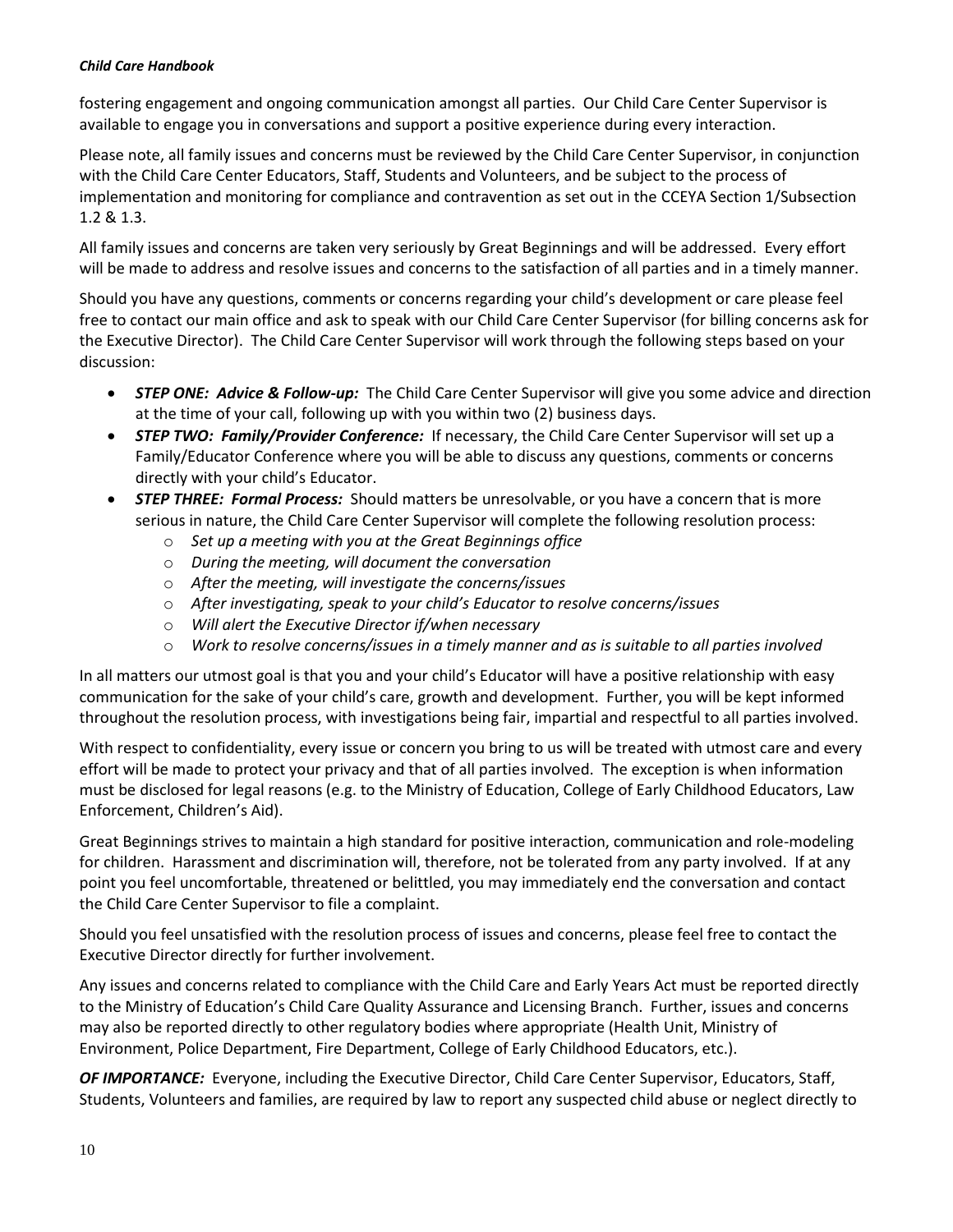our local Children's Aid Society. Further, see our Serious Occurrence Policy for guidelines on "Duty to Report" as per the Child and Family Act.

# **YOUR CHILD'S NUTRITION NEEDS:**

We aim to provide your child with a nutritious morning snack, midday meal and afternoon snack. Menus rotate on a four-week basis and are posted in the daycare hallway for your perusal. From time to time a menu change may occur due to foods in season and the rotation of food supplies. Children 12 months and over will eat from this menu.

Special dietary needs and allergies will be posted in the classrooms, kitchen and common areas. If your child has special dietary needs or food allergies, please contact the Child Care Center Supervisor immediately to discuss alterations in our menu. At any time, you may request, a copy of our menus to assist you in providing alternate food supplies and to plan family meals at night.

## **GREAT BEGINNINGS IS A 'PEANUT & NUT AWARE' FACILITY**:

Due to the rise in and severity of peanut and nut allergies, we have chosen to become a "Peanut & Nut Aware" facility. To observe, respect and protect those susceptible, we ask that you **DO NOT BRING ANY FOOD** containing peanuts or nuts into the Child Care Center. This includes breakfast foods, home baked or store-bought cakes and other "treats" including candy. Further, we ask that you thoroughly wash your child's hands and face before bringing them to Great Beginnings if they have peanuts or nuts before arrival.

Also, our menus and kitchen procedures have been developed to ensure that peanuts and nuts, along with their associated products, or traces of, are not used.

# **ADMINISTRATION OF MEDICATION:**

In line with our licensing requirements with the Ministry of Education (CCEYA), we will only administer doctor prescribed *allergy, anaphylactic, asthma, fever induced seizure and prescription medications.* Non-prescription medications, such as Advil, Tylenol, etc., may be administered only with written instruction from family physicians. If this is a simple family request to administer Advil, Tylenol, etc., we will not accommodate.

Please notify the Child Care Center Supervisor if your child needs any of the above stated medications administered while in our care. There will be paper work for you to fill out and a doctor's note will be needed to verify your request.

The Child Care Center Supervisor, or Executive Director in their absence, will administer all of the above stated medications and keep written records of administration. Bring all medications to the Child Care Center Supervisor for proper storage. Please note that all medications must be in their original containers with your child's full name clearly printed on them.

# **IT IS YOUR RESPONSIBILITY TO ENSURE THAT YOUR CHILD'S MEDICATION IS NOT LEFT IN THE CLASSROOM OR IN YOUR CHILD'S CUBBY AND THAT YOU PICK IT UP AT THE END OF THE DAY.**

#### **CHILDHOOD IMMUNIZATION:**

Our licensing regulations stipulate that prior to your enrollment with us, your child must be immunized as recommended by the Medical Officer of Health. There are two exceptions to this requirement. One; if your child has a medical condition hindering routine immunization checkups. This requires a statement of medical exemption signed by your doctor. Two; if you have a religious or conscientious objection. This requires a signed affidavit. If you choose not to immunize, your child will be immediately excluded from daycare should there be an outbreak of one of the communicable diseases noted by the Medical Officer of Health.

#### **ILLNESS AND YOUR CHILD:**

You will be informed of the incubation and isolation periods of various infectious communicable diseases when your child has been exposed and encouraged to take your child to a family practitioner when suspected of contracting such illnesses. Please observe your child, along with your Educators, during the incubation period for any signs and symptoms of such diseases.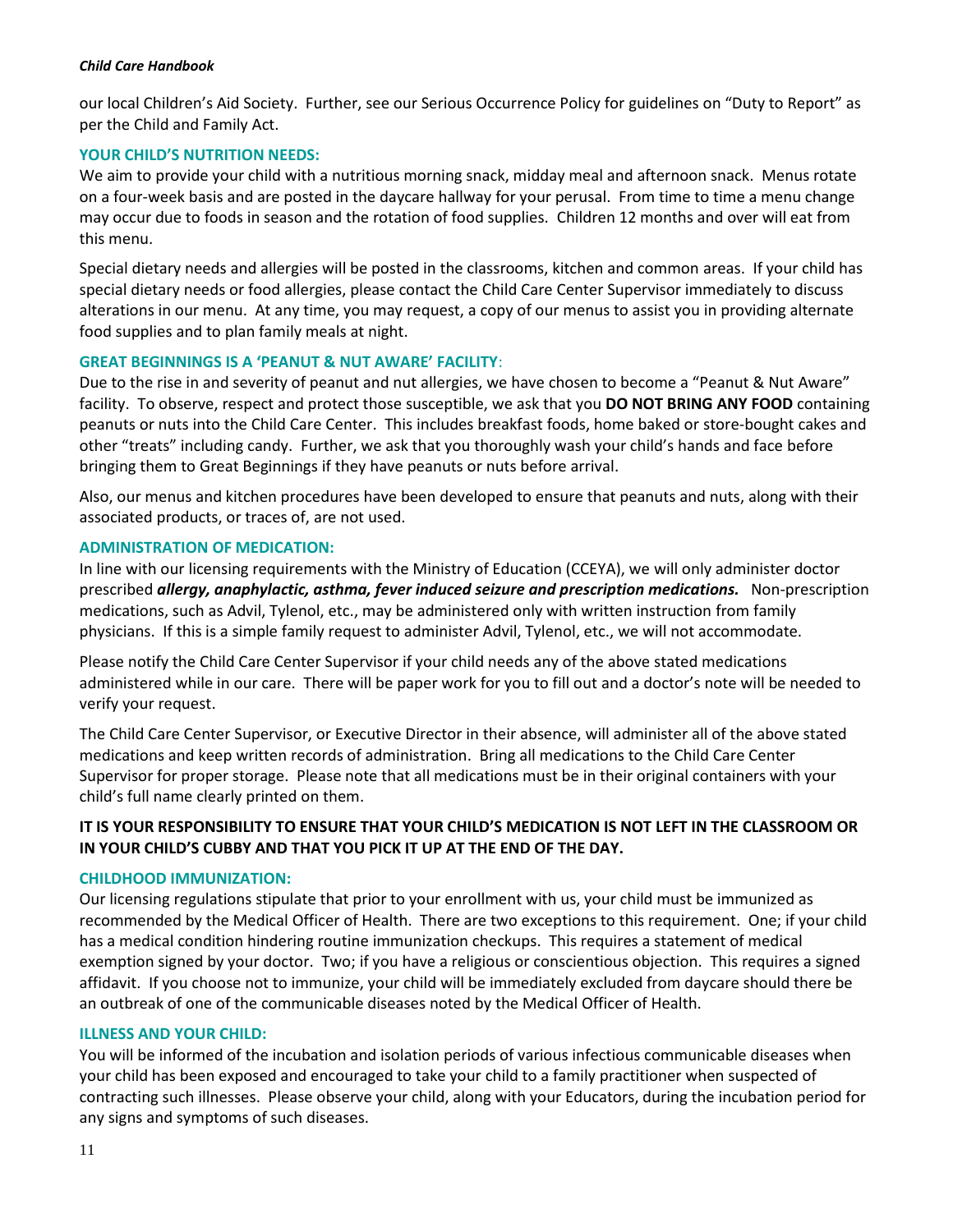If your child is ill with a common or communicable illness, as listed below, he/she will not be permitted to attend Great Beginnings Child Care Center.

- Elevated temperature or flushing (99 $^{\circ}$  or higher)
- Acute cold, nasal discharge or coughing
- Diarrhea within a 24-hour period
- Vomiting within a 24-hour period
- Red or discharging eyes or ears
- Undiagnosed skin rashes
- Unusual or inconsolable irritability, fussiness or restlessness

Should you bring your child to Great Beginnings with such illnesses, our Educators will ask you to immediately make other childcare arrangements and leave with your child. Should your child become ill with the above, while in our care, you will be called to pick them up from as soon as possible. Your child will be isolated from the other children until your arrival. If we cannot contact you, we will move to your emergency contacts for pick-up. If your child is on a special diet or medication that can change his/her bodily functions and may exhibit some of the above symptoms, please notify the daycare office so we do not mistake it as illness.

# **YOUR CHILD MUST STAY HOME FROM GREAT BEGINNINGS UNTIL DEEMED ALLOWABLE BY THE HEALTH DEPARTMENT GUIDELINES AND FOR 24 HRS AFTER THEIR LAST BOUT OF DIARRHEA, VOMITTING OR FEVER.**

Be assured that we maintain accurate records of ill health as observed in the children, in an effect to further protect the wellbeing of all children, families, Educators, Staff, student and volunteers in our care.

# **INCIDENT REPORTS:**

Although our Educators make every effort to protect the children's safety, accidents and incidents do happen. Should your child have an accident or incident while in our care, an Incident Report will be completed by your child's Educator. At the time of pick-up, you will be required to sign the Incident Report and return it to your Educator. Your Educator will in turn give it to the Child Care Center Supervisor for signature and a copy will be put in your child's cubby for your records. Typically, you will not be notified immediately of an accident or incident unless it is of a serious nature.

All accidents and incidents will be treated according to accepted Universal Precautions. All of our Educators and Staff have been trained in Standard First Aid & Infant/Child CPR. Further, First Aid Kits, filled with first aid supplies, are located in each learning environment and taken outside during outdoor playtime.

# **FIRE SAFETY AT GREAT BEGINNINGS:**

In response to our licensing regulations, your child will participate in monthly fire drills occurring at random. Educators and Staff will not be made aware of the time or the day. Educators and Staff will be timed and a written record of the occurrence will be made.

In case of a real fire or disaster, our Emergency Shelter is at St. Dennis Center on College Avenue in Windsor. You will be made aware that your child is at the Emergency Shelter when an emergency has taken place.

**Further, Great Beginnings has an Emergency Management Policy in place in the event of a serious emergency situation. This policy can be discussed with you should you wish. Should an emergency occur, we will communicate with you via phone, website or notification on the child care center entrances.** 

# **CHILD CARE CENTER CLOSURES:**

Should Great Beginnings close due to inclement weather or unforeseen circumstances, the closure will be posted on our website as well as on AM800. Further, our phone message at the Child Care Center will be changed to reflect the closure as soon as possible.